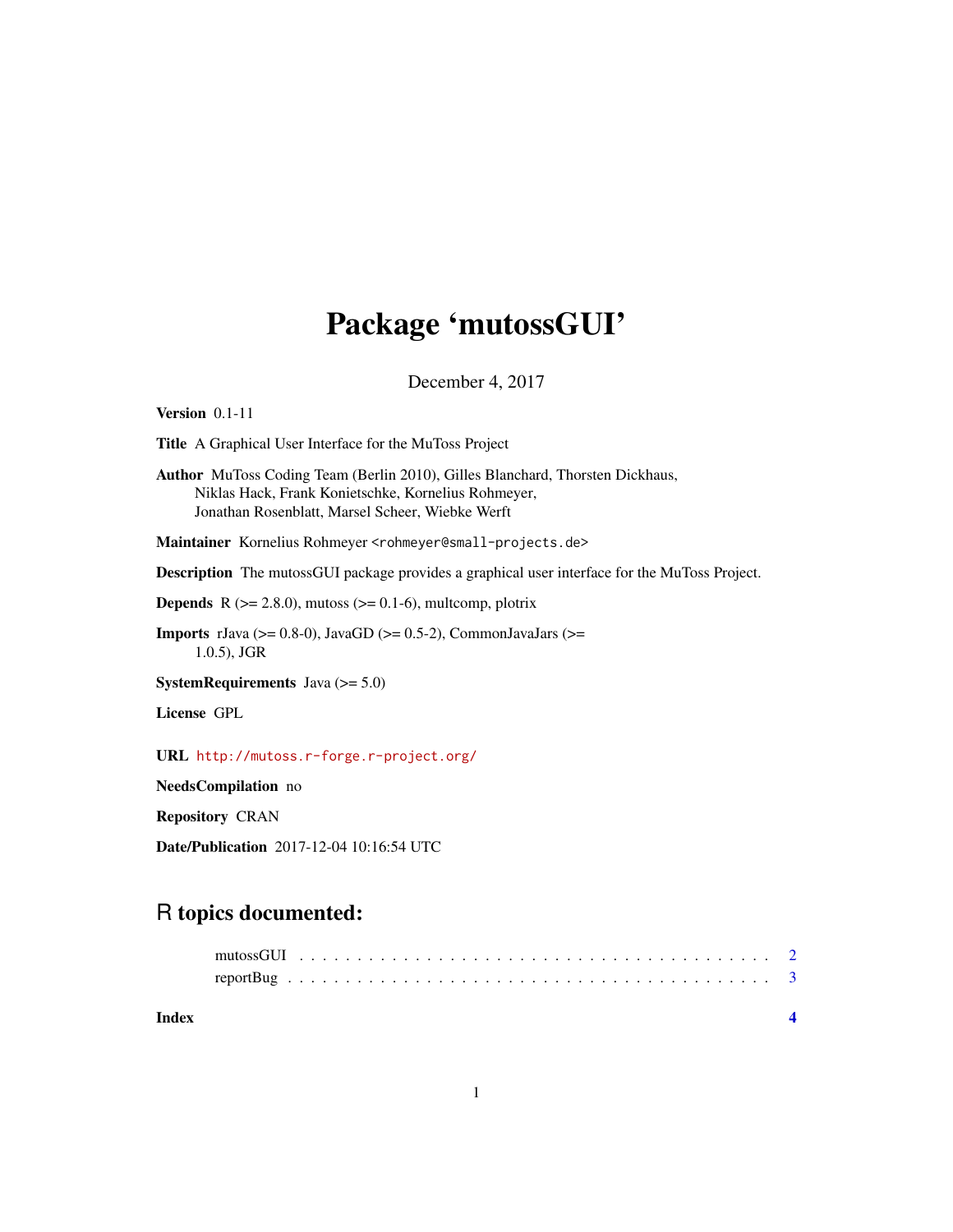<span id="page-1-0"></span>

#### Description

Starts the graphical user interface for the MuToss system.

#### Usage

mutossGUI(debugOutput=FALSE)

#### Arguments

debugOutput If FALSE (the default) the verbose output for debugging will only be written to the file mutoss.log in the java temporary directory (System.getProperty("java.io.tmpdir")). If set to TRUE the output is also printed to the R Console. Note that the behavior can only be influenced the first time the GUI is called in an R session. After that this parameter is ignored.

#### Details

This function executes the method startGUI() of the Java class MuTossGUI defined in the JAR file 'inst/java/mutossgui.jar' inside the R package. Further details are given in the package vignette.

#### Value

None (invisible NULL).

#### Author(s)

Kornelius Rohmeyer <rohmeyer@small-projects.de>

#### Examples

## Not run: mutossGUI()

## End(Not run)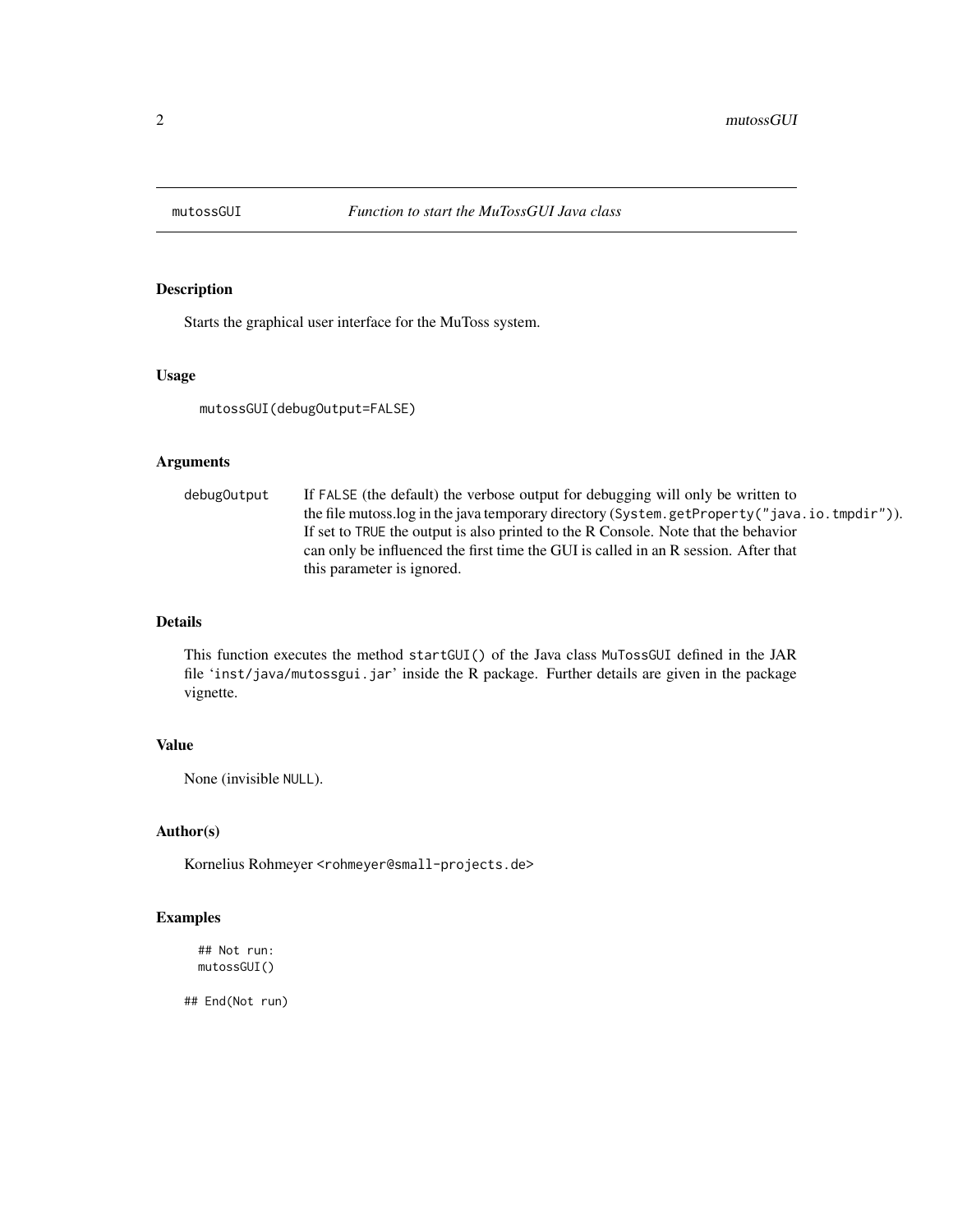<span id="page-2-0"></span>

#### Description

This function opens a graphical user interface for reporting bugs with the mutoss Java GUI.

#### Usage

reportBug()

#### Details

This function collects all necessary information for debugging from the current session. The information that is sent can be reviewed before sending.

#### Value

None (invisible NULL).

#### Author(s)

Kornelius Rohmeyer <rohmeyer@small-projects.de>

#### Examples

## Not run: reportBug()

## End(Not run)